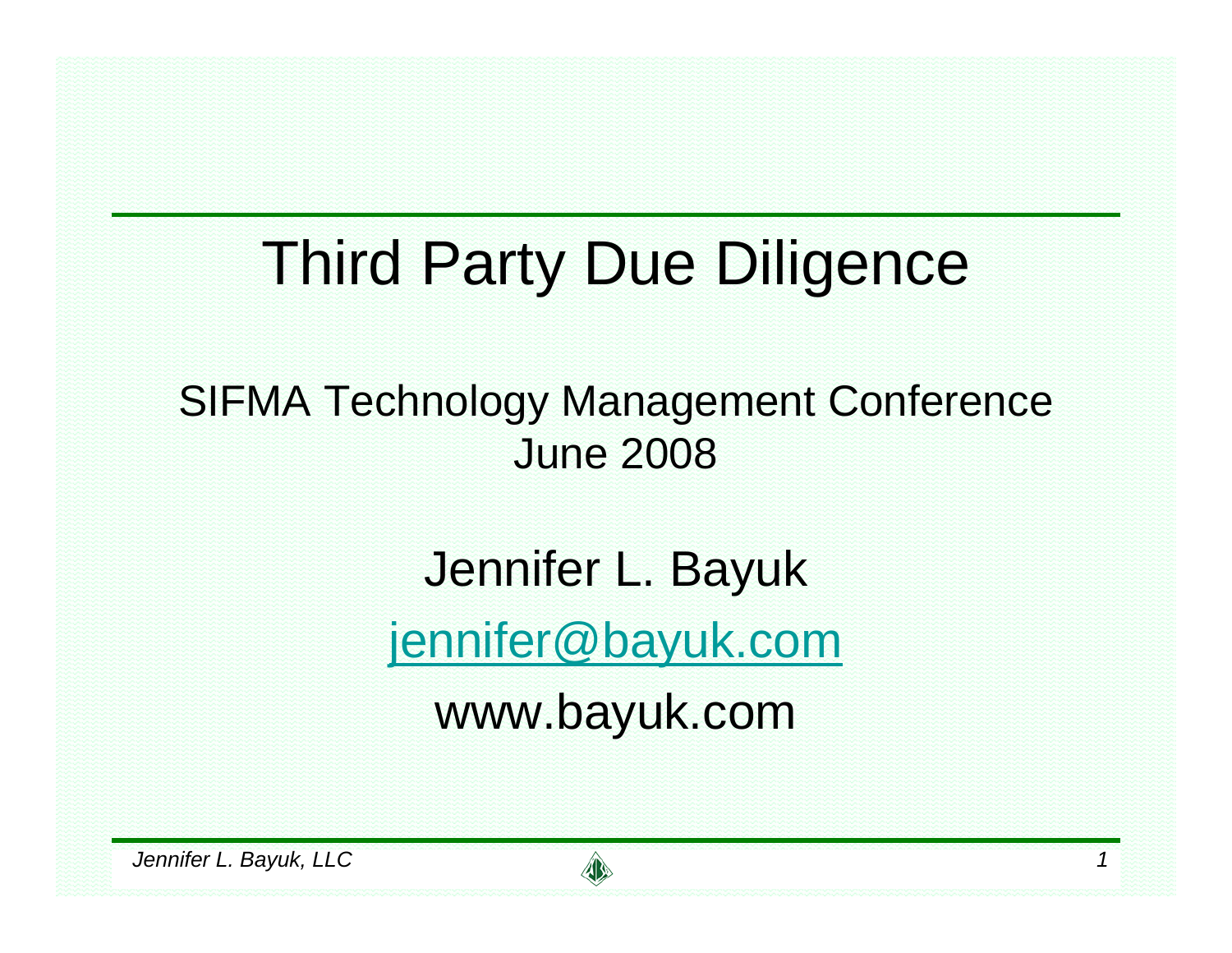## Privacy Scope Requirements

- GLBA
	- Reg S-P
- Franchise and Litigation Risk
	- State Breach Reporting
	- Settlement cases
- •**Holdings**
- •Order flow-pre-trade
- •Executed and reported trades
- • Unannounced M & A IB deal info, Other Investment Banking info
- • Customer name, Customer email address, Customer mailing address
- • Customer telephone number, Customer account number
- • Customer SSN, TAX ID, or other government ID
- • Customer authentication information (user name, password)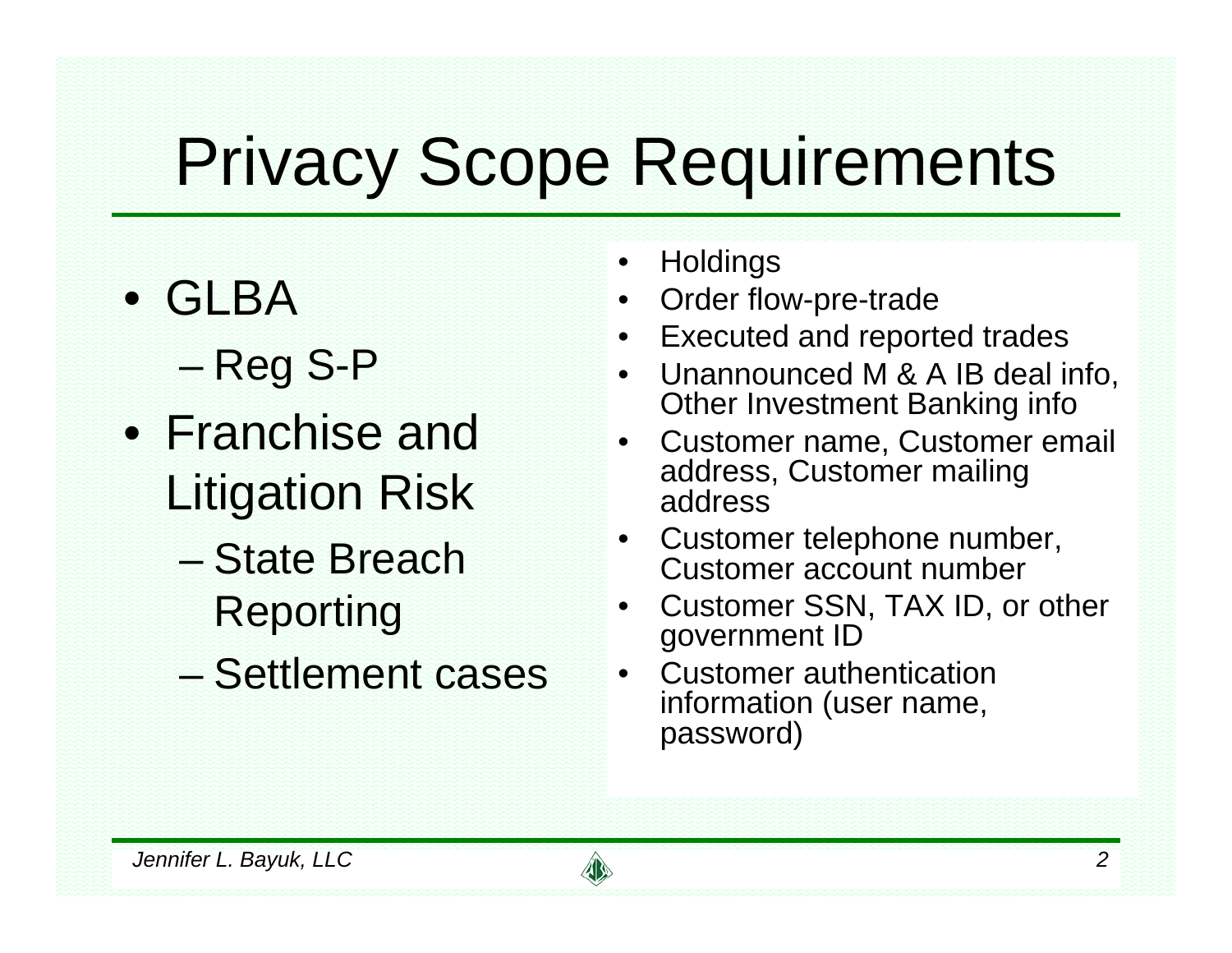# Integrity Scope Requirements

- Sarbanes Oxley
	- Data Integrity Requirements
- Vendor services commonly considered part of financial reporting are those that affect or include:
	- $\bullet$  business transaction initiation, processing and reporting in accounting records, supporting information, and specific financial statement accounts.
	- $\bullet$  methods for including the financial statement accounts in financial statements.
	- $\bullet$  the financial reporting process used to prepare a firm's financial statements.
	- $\bullet$  application functionality with respect to entitlement or financial statement calculation (e.g., applications service providers (ASPs)
	- $\bullet$  technology hosting services for systems that develop, maintain, and/or operate management information systems activities that are associated with the above criteria.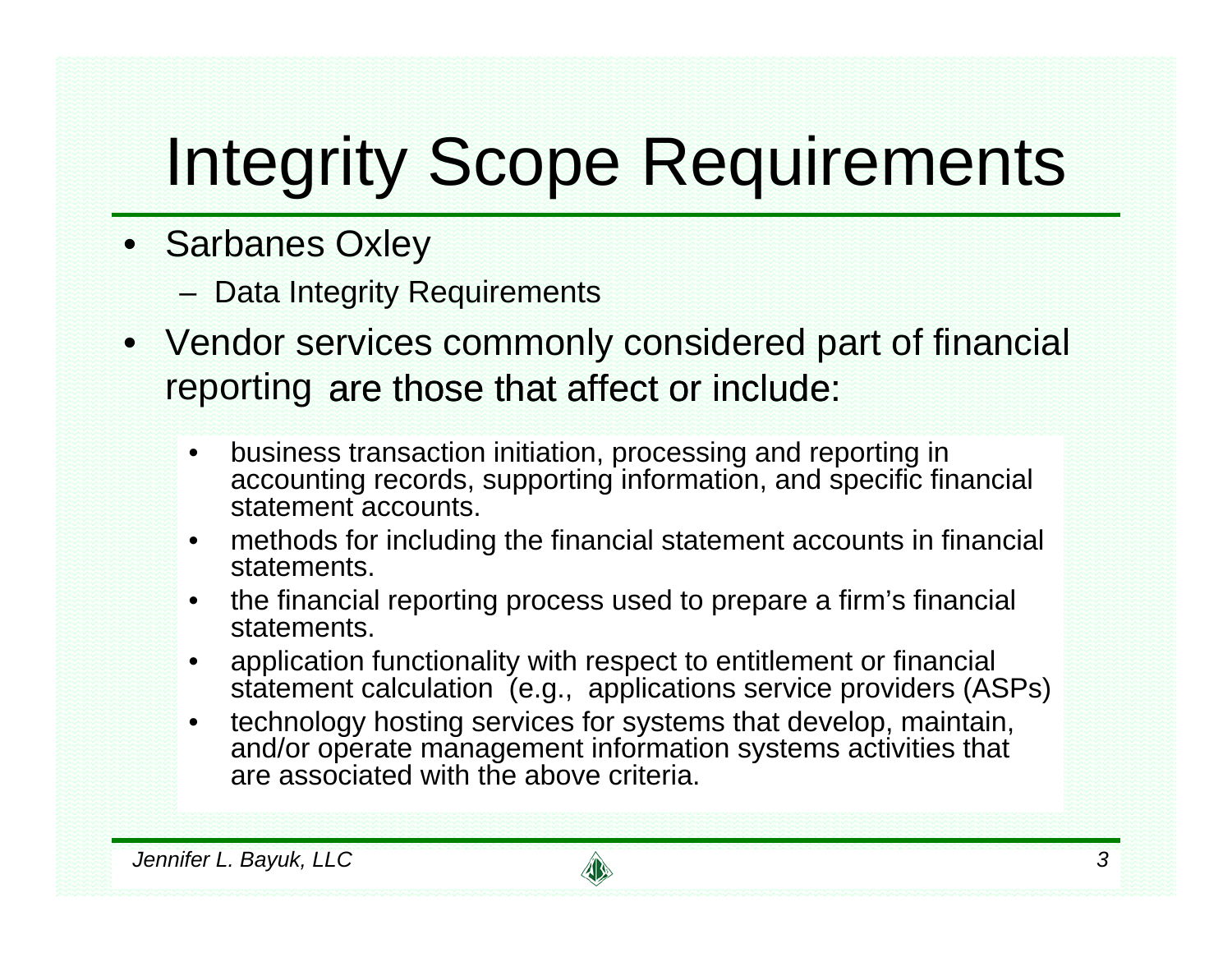# Due Diligence Steps

- 1. Identify minimum amount of sensitive data which must be released to the vendor in order for the vendor to supply services.
- 2. Implement internal controls that ensure vendors do not receive any data other than that required to supply services and that data transfer process is secure.
- 3. Specify confidentiality, integrity, and availability requirements for that data at vendor site.
- 4. Identify the technical and operational control measures in place at the vendor which are designed to meet confidentiality, integrity, and availability requirements.
- 5. Map the technical measures identified in (4) to the requirements identified in (3).
- 6. Assess whether the vendor is capable of meeting requirements on a go forward basis.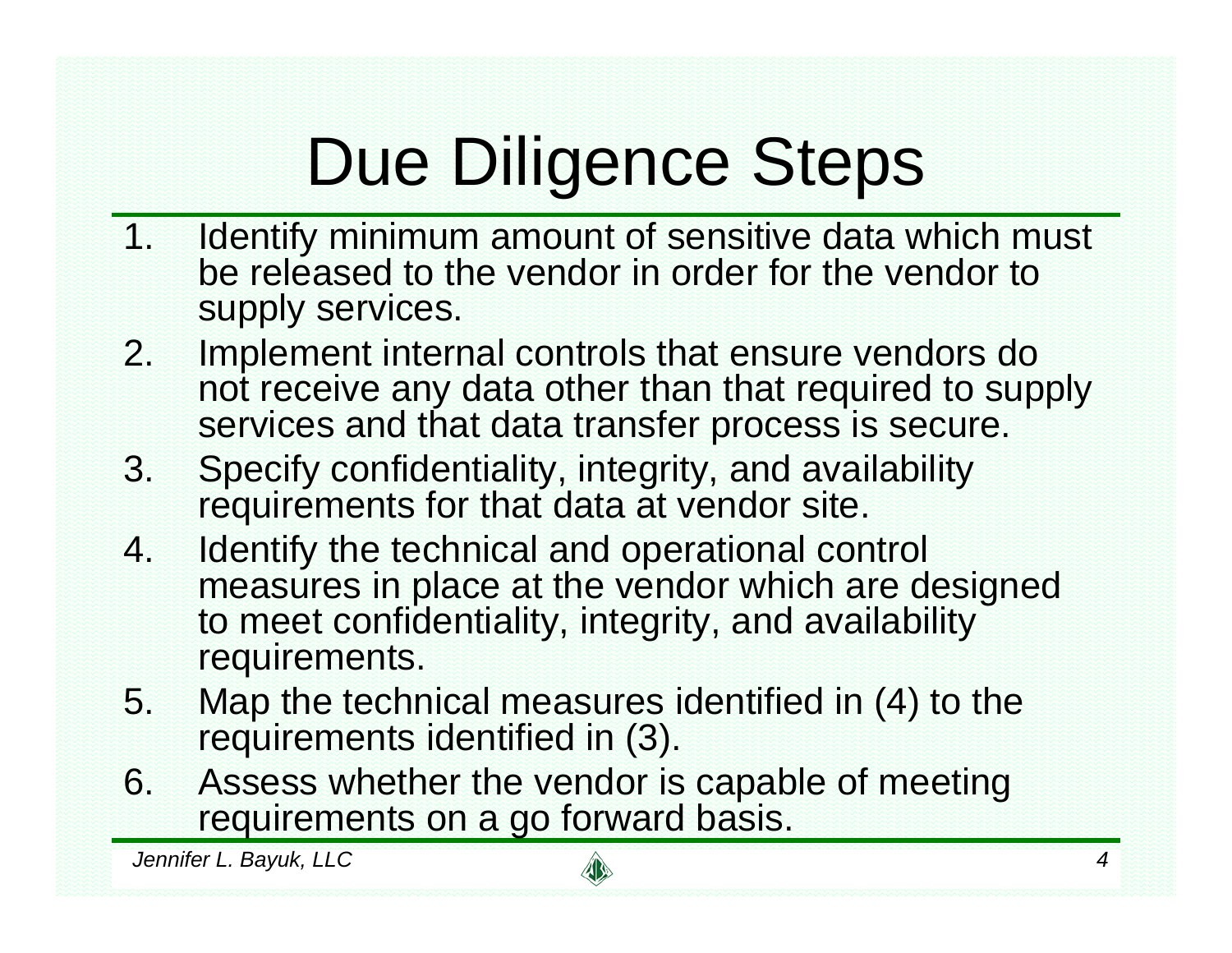## Example Practices

A. Firm compiles a list of questions intended to identify control activity that would support requirements gathered in step 3. The vendor is asked to fill out the questionnaire. Where vendor answers do not match requirements, this is reported. B. Same as Strategy A, but in addition, vendor is interviewed via telephone or email to explain questionnaire answers and provide evidence of alternative controls. C. Same as Strategy A, but in addition, where vendors are considered high risk, firm performs visits to vendor site to verify answers to questions and clarify responses. D. Firm reviews vendor data processing environment by charting path taken by data in scope. Vendor is requested to provide documented evidence of controls. Firms confirm understanding of vendor environment via phone interviews. E. Same as Strategy D, but in addition, where vendors are considered high risk, firm performs or requires independent verification of controls, to include Internet scans, onsite audits, and/or reports of independent auditors. **Progression** Real AuditPseudo Audit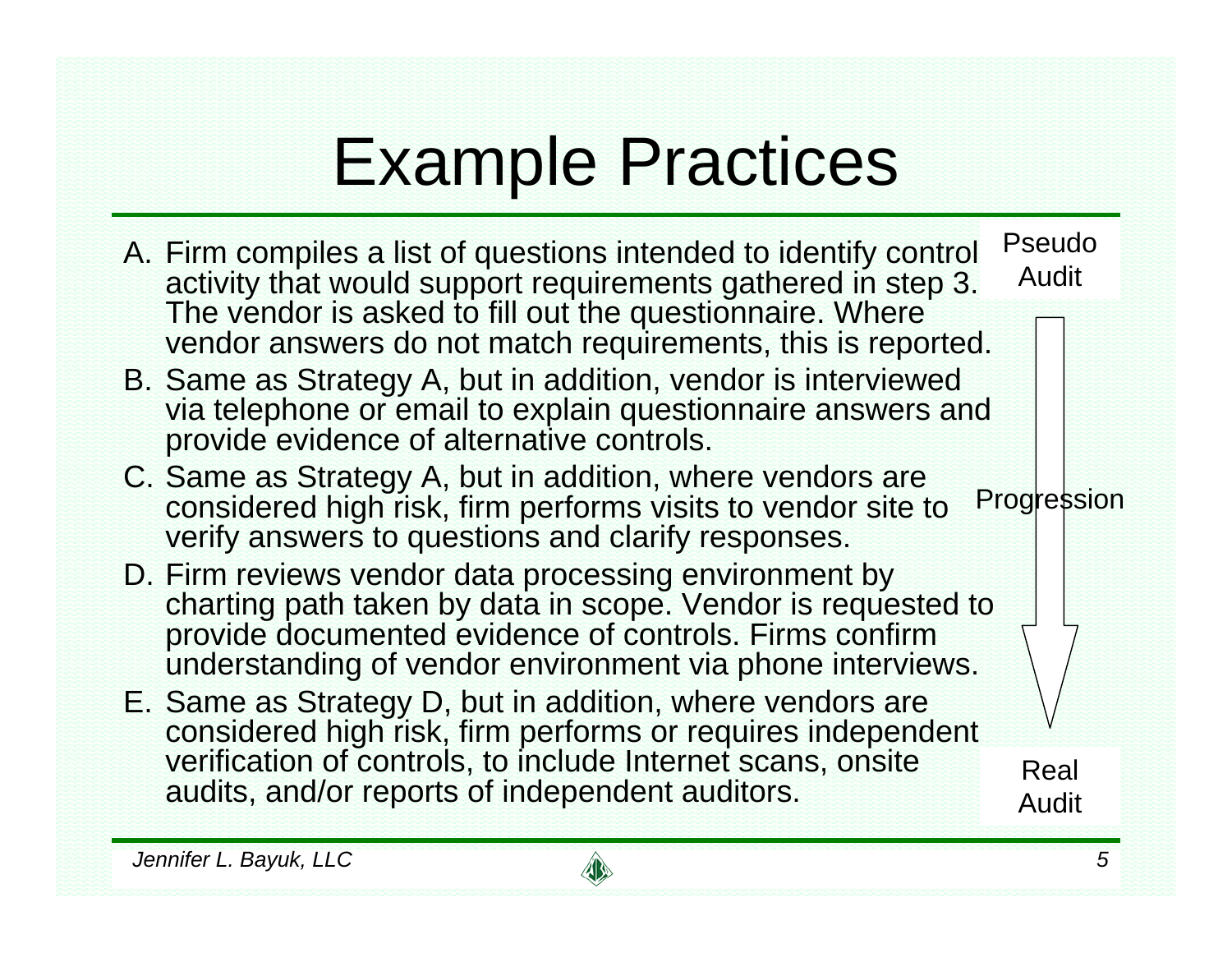## Cost Comparison

| <b>Review Type</b> |                                                                                      | <b>Hours</b>                                                 | same*<br>100% | low - 80% | high 20% | Labor 100<br>revs | Tech     | <b>Travel</b> | <b>Total</b> |
|--------------------|--------------------------------------------------------------------------------------|--------------------------------------------------------------|---------------|-----------|----------|-------------------|----------|---------------|--------------|
| А                  | <b>Questionnaire</b>                                                                 |                                                              | \$700         |           |          | \$70,000          | \$50,000 |               | \$120,000    |
| B                  | Questionnaire plus<br><b>Documentation Review</b>                                    | 20                                                           | \$3,500       |           |          | \$350,000         | \$50,000 |               | \$400,000    |
| C                  | Questionnaire plus<br><b>Documentation Review</b><br><b>Plus Onsite verification</b> | 4 - Iow risk<br>80- high<br>risk                             |               | \$700     | \$14,000 | \$336,000         | \$50,000 | \$40,000      | \$426,000    |
| D                  | Data flow analysis plus<br><b>Documentation Review</b>                               | 20                                                           | \$3,500       |           |          | \$350,000         | \$60,000 |               | \$410,000    |
| F                  | Data flow analysis plus<br><b>Documentation Review</b><br>plus verification options  | 20 - verify<br>avail                                         |               | \$3,500   | \$3,500  | \$385,000         | \$60,000 |               | \$465,000    |
|                    |                                                                                      | $40 - \text{verify}$<br>not avail<br>for 50% of<br>high risk |               |           | \$7,000  |                   |          | \$20,000      |              |

\*Assumes fully-loaded reviewer cost assumed at \$175. \*\*Assumes requirement to review 100 vendors annually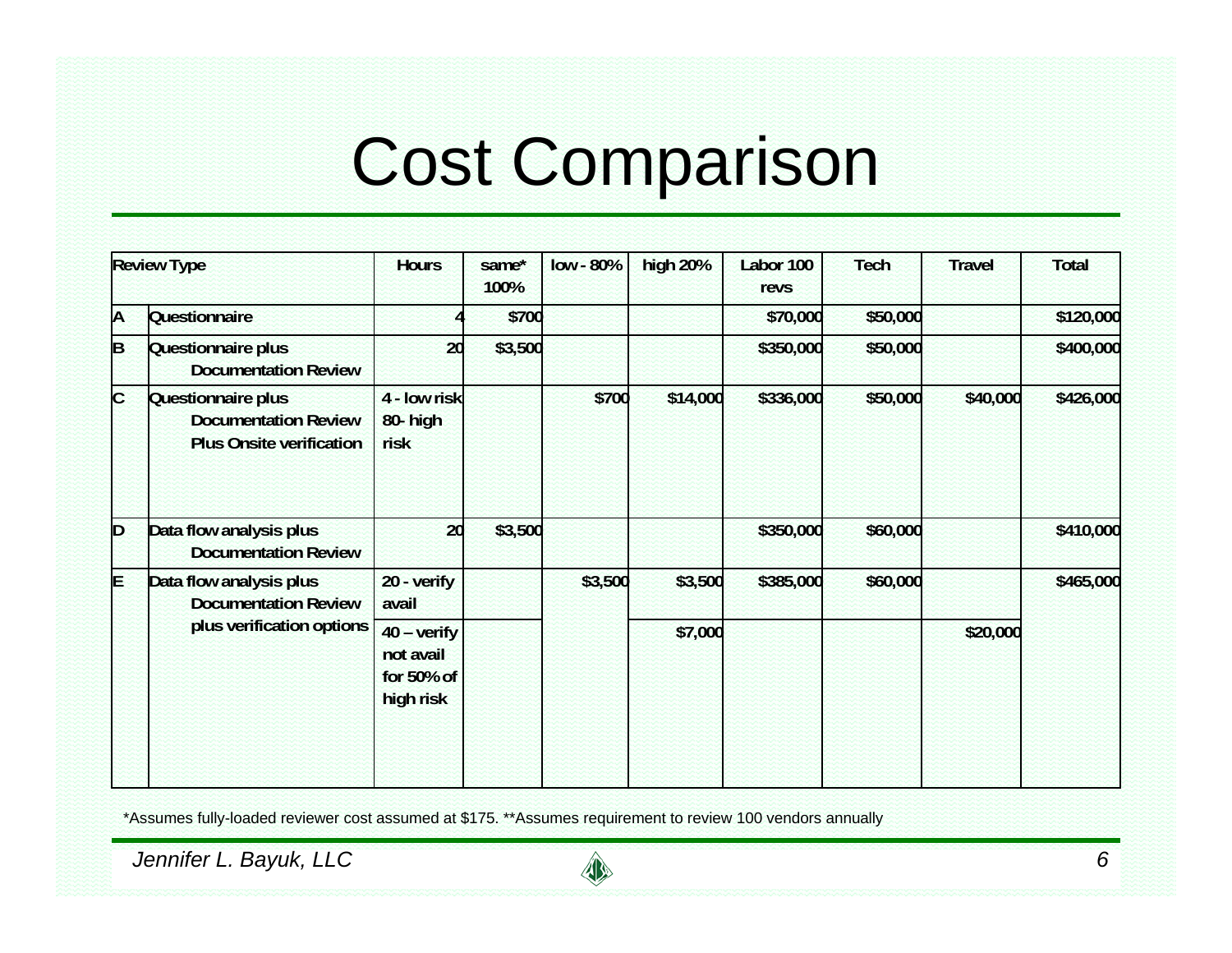## Vendor Self-Reviews

- BITS FISAP, a Financial Services Roundtable technology committee Financial Industry Shared Assessment Program, which defines a set of controls and encourages vendors to have themselves audited by them.
- ISO 27001 Certification, an evaluation with respect to the management practices in place at the vendor in comparison with the ISO security management standards.
- • Moody's Vendor Risk Rating (VRR), the ratings agency's attempt to quantify risks with respect to a vendor operation based on a standard set of general IT controls.
- PCIS DSS reviews, wherein the vendor handling of credit card specific data is compared to the Payment Card Industry data security standards.
- SAS70s, an AICPA statement of accounting standard which is targeted at ensuring firm financial statements are not adversely impacted by vendor operations.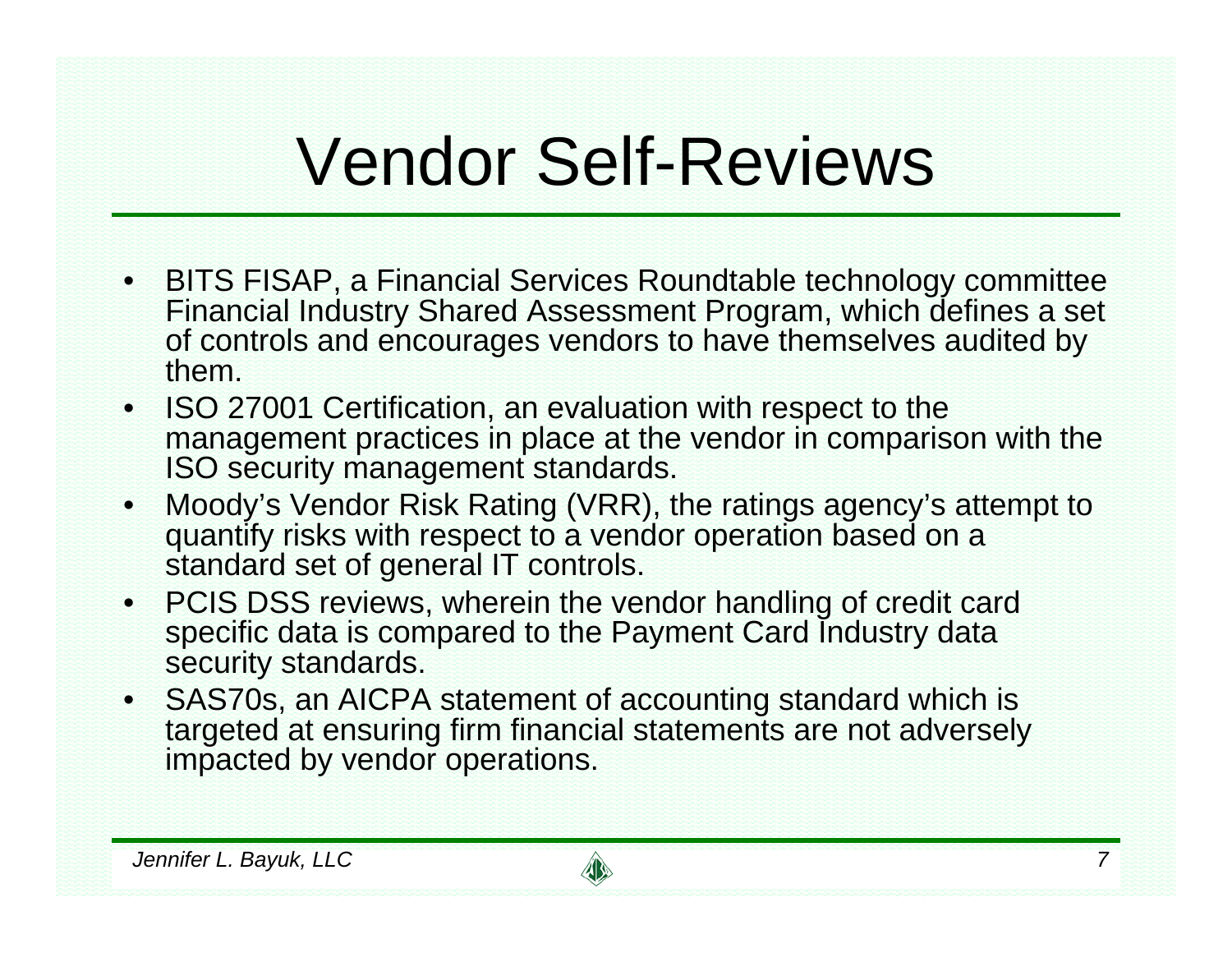## Evidence of Independence

- Assessor faces material reputational risk or loss of certification for inaccurate results
- $\bullet$  Assessor must keep technology control assessment workpapers
- Workpapers are available for authoritative review
- • Assessor is paid by source other than vendor under review

| <b>Evidence:</b>   | <b>Assessor</b><br><b>Risk</b> | <b>Workpapers</b><br>Kept | <b>Workpapers</b><br><b>Available for</b> | <b>Assessor</b><br>compensation |
|--------------------|--------------------------------|---------------------------|-------------------------------------------|---------------------------------|
| Standard:          |                                |                           | review by                                 | model                           |
| <b>BITS FISAP</b>  |                                |                           |                                           |                                 |
| <b>ISO 27001</b>   | $\mathbf{X}$                   |                           | <b>ISO</b>                                |                                 |
| <b>PCIS DSS</b>    | $\mathbf X$                    | X                         | <b>PCIS</b>                               |                                 |
| <b>Moody's VRR</b> | $\mathbf X$                    | $\mathbf X$               |                                           |                                 |
| <b>SAS70</b>       | $\mathbf X$                    | $\mathbf X$               | <b>AICPA</b>                              |                                 |

*Jennifer L. Bayuk, LLC 8*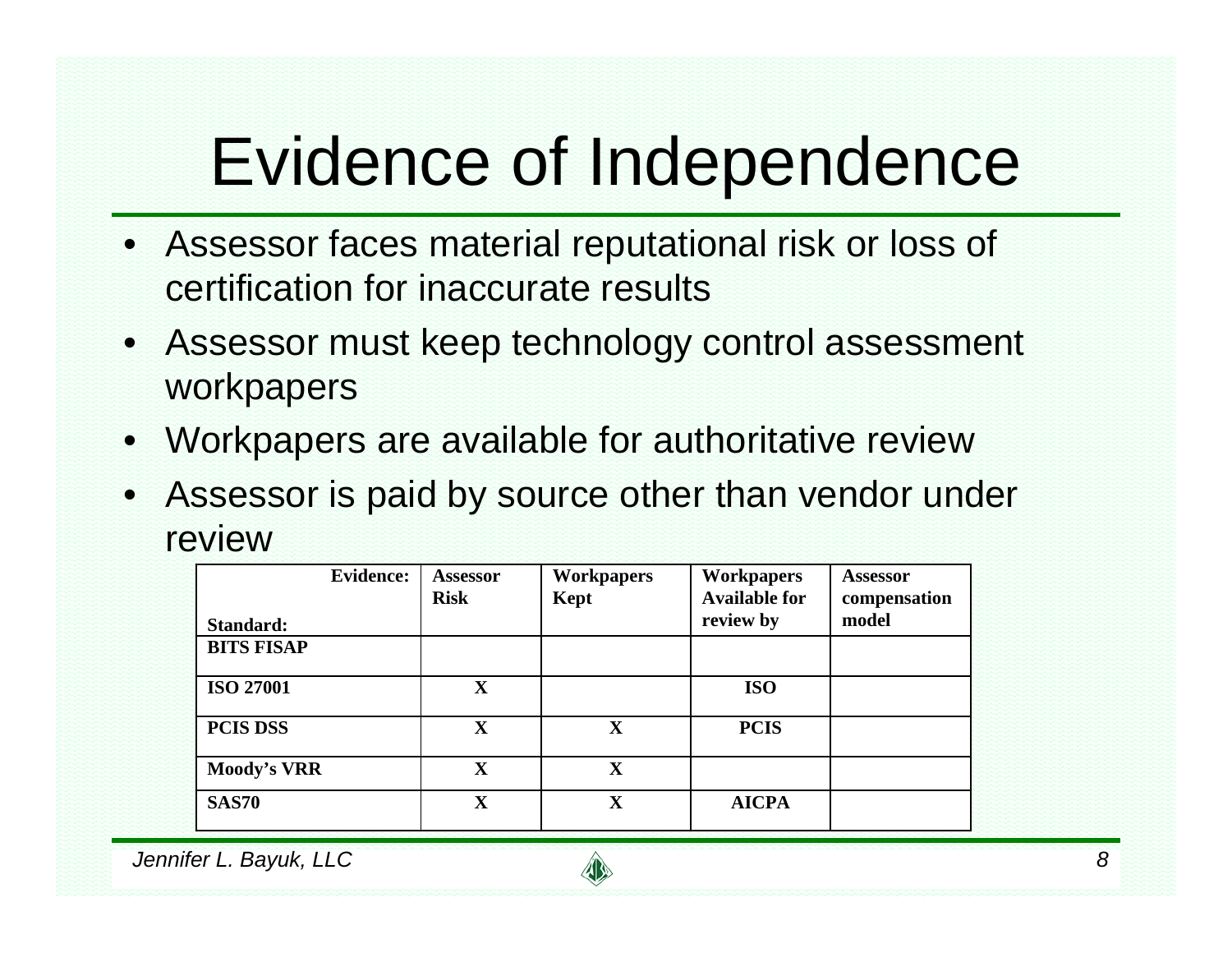# Scope Adequacy Measures

- A self-assessment report is just one piece of evidence
- Each firm must evaluate whether self-review covers scope of service and due diligence requirements

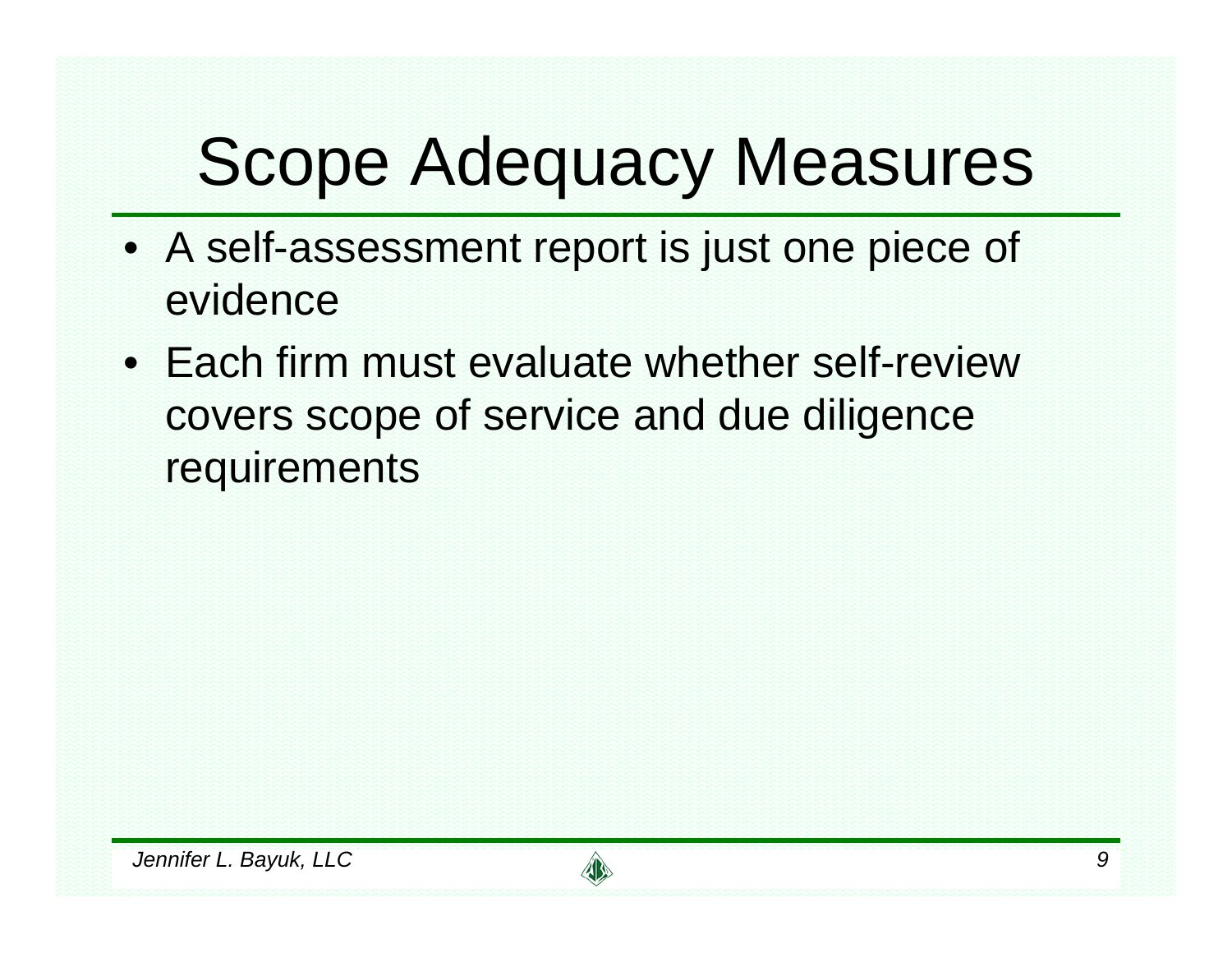#### **Requirements**

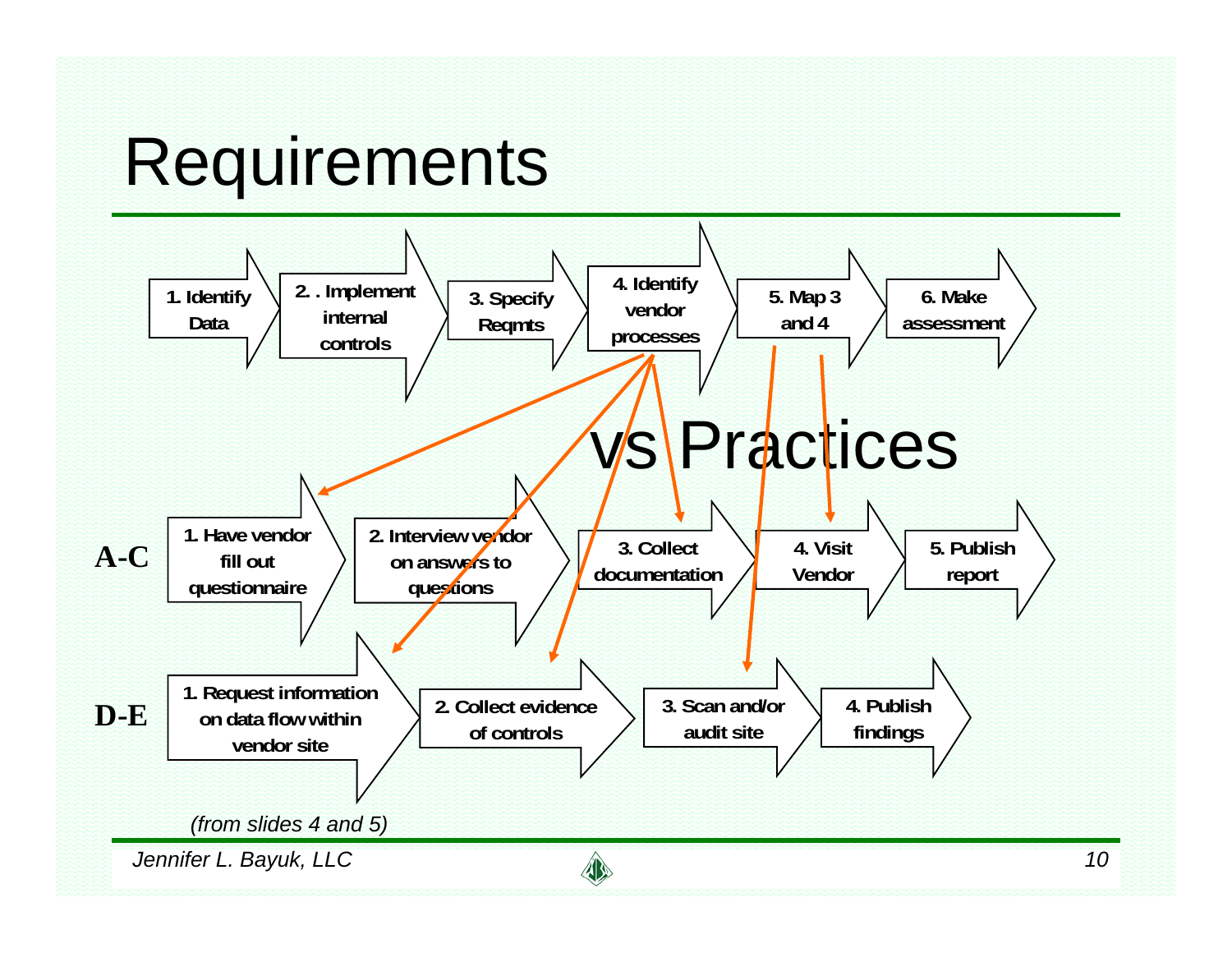## Root Cause Observations

- Security reviewers are ordering business managers to pay attention to risk reports rather than Business Managers ordering security reviews.
- Review team activities are dictated by consortiums of other industry review teams, not by firm management or consortiums of firm management.
- Due diligence requirements are rarely integrated with business
- Both vendors and large internal review organizations have a vested interest in having industry standard reviewer not subject to standards of independence.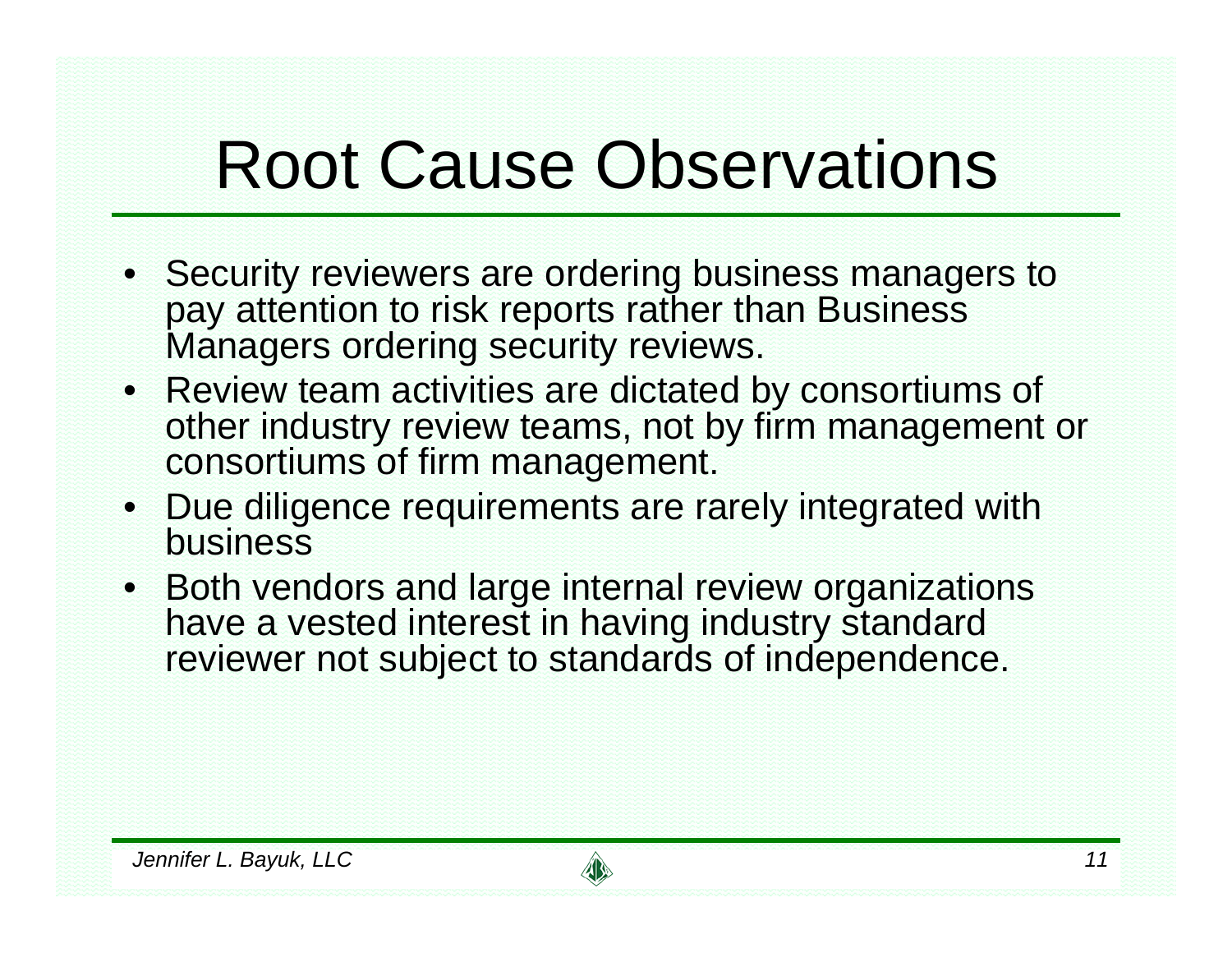### Recommendations

- • Business managers should control the vendor security review process via existing points of integration:
	- Procurement process should set vendor expectations. Use operations and compliance to validate requirements during contract review process.
	- IT management should verify that the vendor gets only the data they require and only gets it if control functions can be technically verified.
	- Legal should determine if IT Controls are required, and if so, put them in the contract. Audit clauses should also be included.
- $\bullet$  Where requirements are contractual, *internal review teams should be enlisted to verify contractual requirements* are met. As a costsaving effort, management may also set standards for reliance on independent audit services and document the reliance. This places management in the position of ordering security reviews and not visa versa.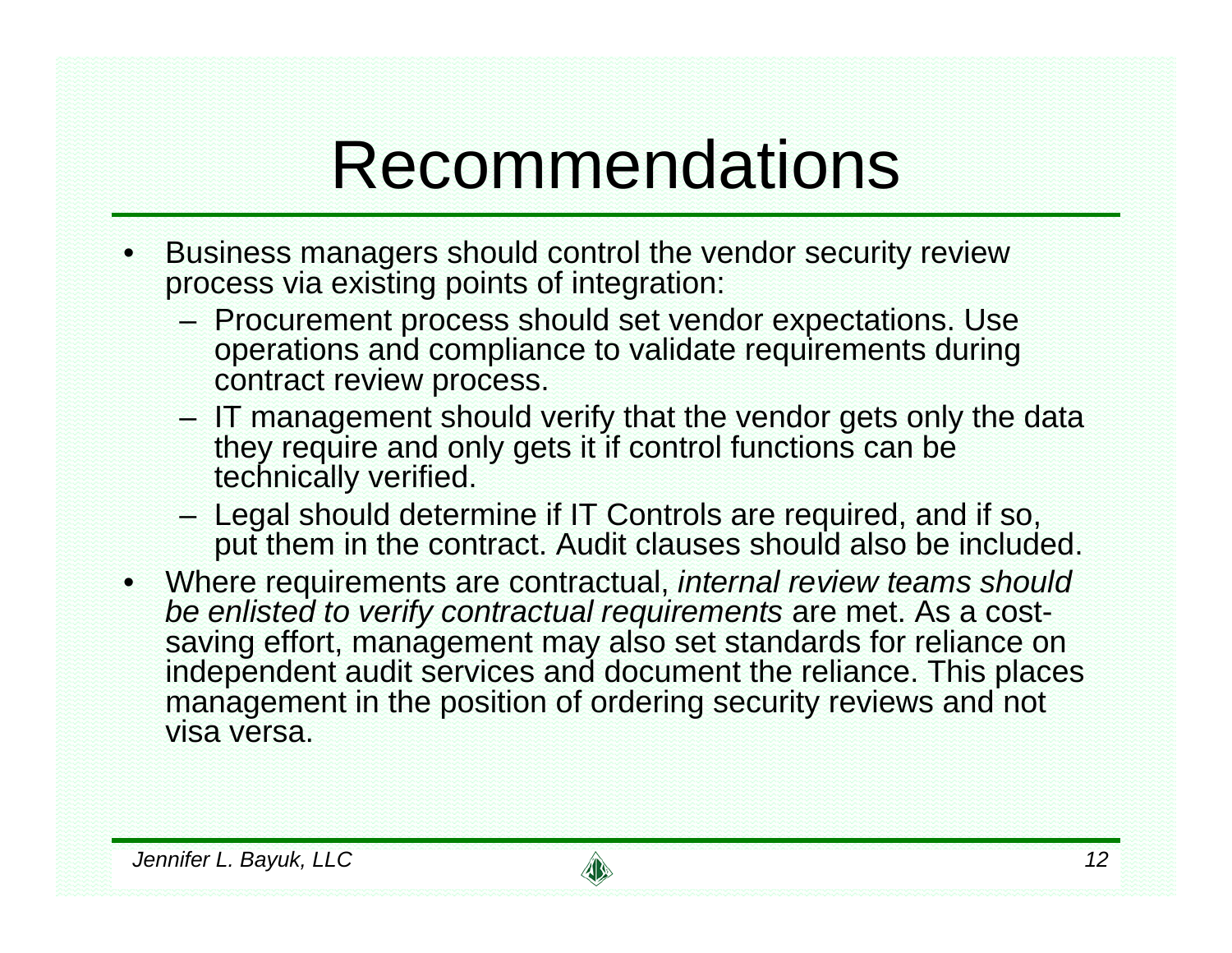#### **Requirements**

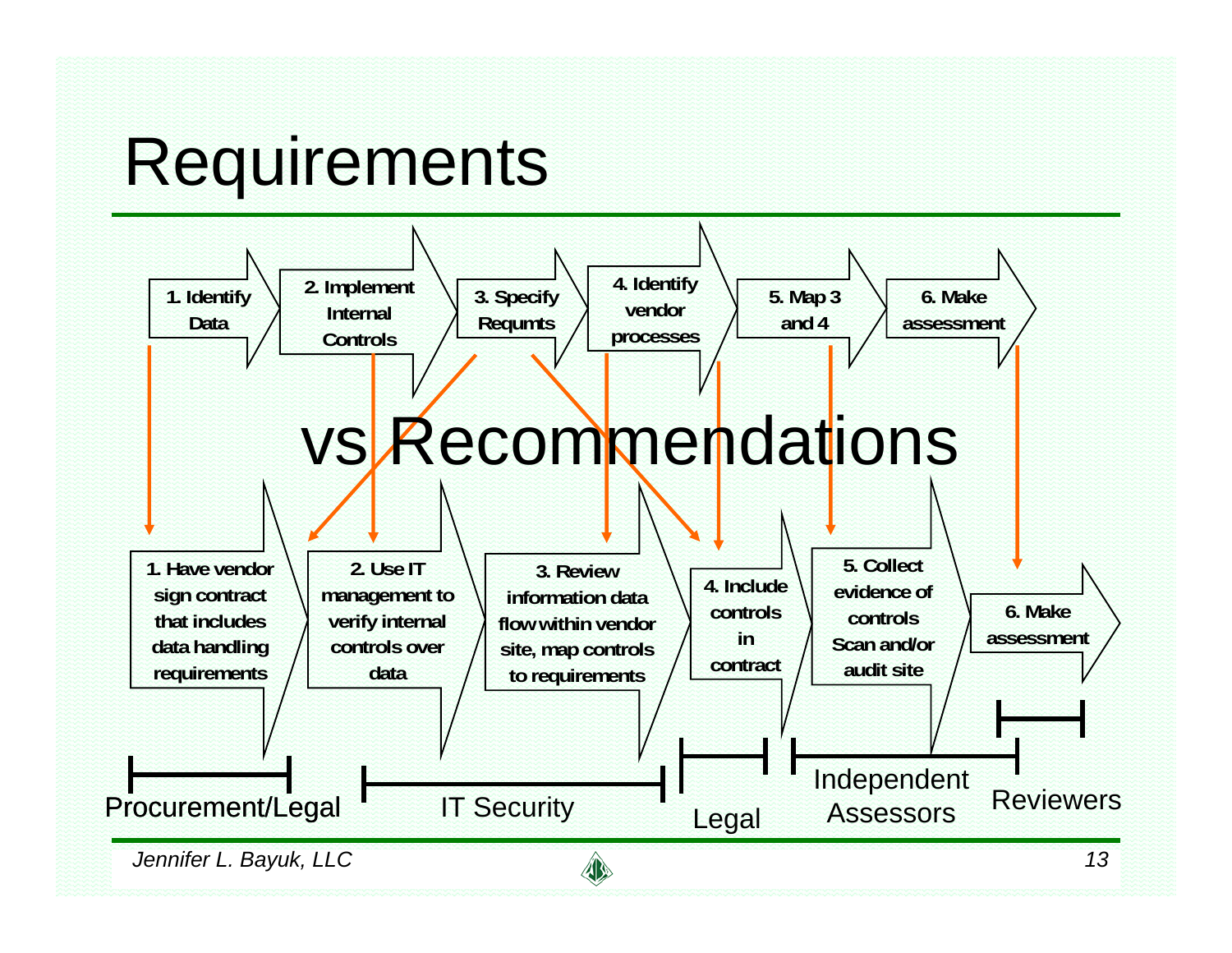# In Summary: Motivate Vendors

Rely on reasonably independent review if provided.

> *This will motivate vendors toget their own independent assessment in order toavoid customer audits.*

When you need to review a vendor, use your best talent, *real auditors*, not

#### checklists.